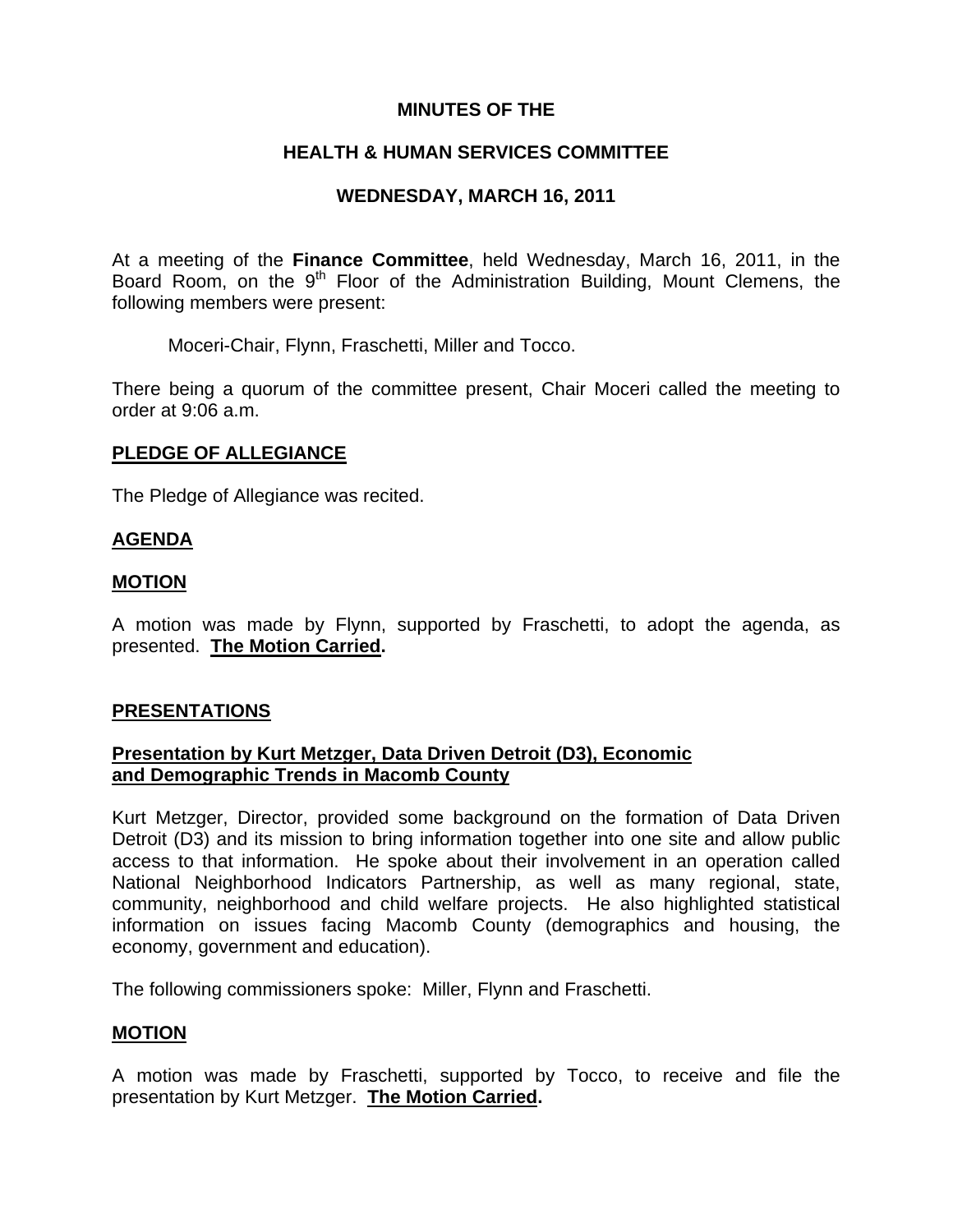# **COMMUNITY/HUMAN SERVICES**

### **Report by Dave Bartek, 211 Director, United Way for Southeast Michigan**

Dave Bartek provided an overview of what United Way is doing in the areas of education (closing the preparation gap), income (building successful pathways) and basic needs (closing the hunger gap). He also spoke about 2-1-1 and the community needs, requests and referrals in 2010 and the 2-1-1 regional impact.

The following commissioners spoke: Flynn and Fraschetti.

#### **MOTION**

A motion was made by Flynn, supported by Fraschetti, to receive and file the report by Dave Bartek. **The Motion Carried.** 

#### **SENIOR SERVICES**

#### **Report by Tina Marzolf, CEO, Area Agency on Aging 1-B**

Tina Marzolf spoke about the aging population in Macomb County and highlighted what the Area Agency on Aging does to help the Board, which includes education on the benefits of retaining and attracting elders into this community, allocation of state and federal dollars to support home and community based services, planning and coordination, advocacy and access to information.

The following commissioners spoke: Miller, Flynn and Fraschetti.

#### **MOTION**

A motion was made by Flynn, supported by Fraschetti, to receive and file the report by Tina Marzolf. **The Motion Carried.** 

## **VETERANS**

#### **Report by Veterans Services Department**

Kermit Harris provided an overview of his department, including its mission, staffing and services provided.

The following commissioners spoke: Miller, Fraschetti and Flynn.

#### **MOTION**

A motion was made by Miller, supported by Tocco, to receive and file the monthly status report for February, 2011, as submitted by Kermit Harris, Director of Veterans Services. **The Motion Carried.**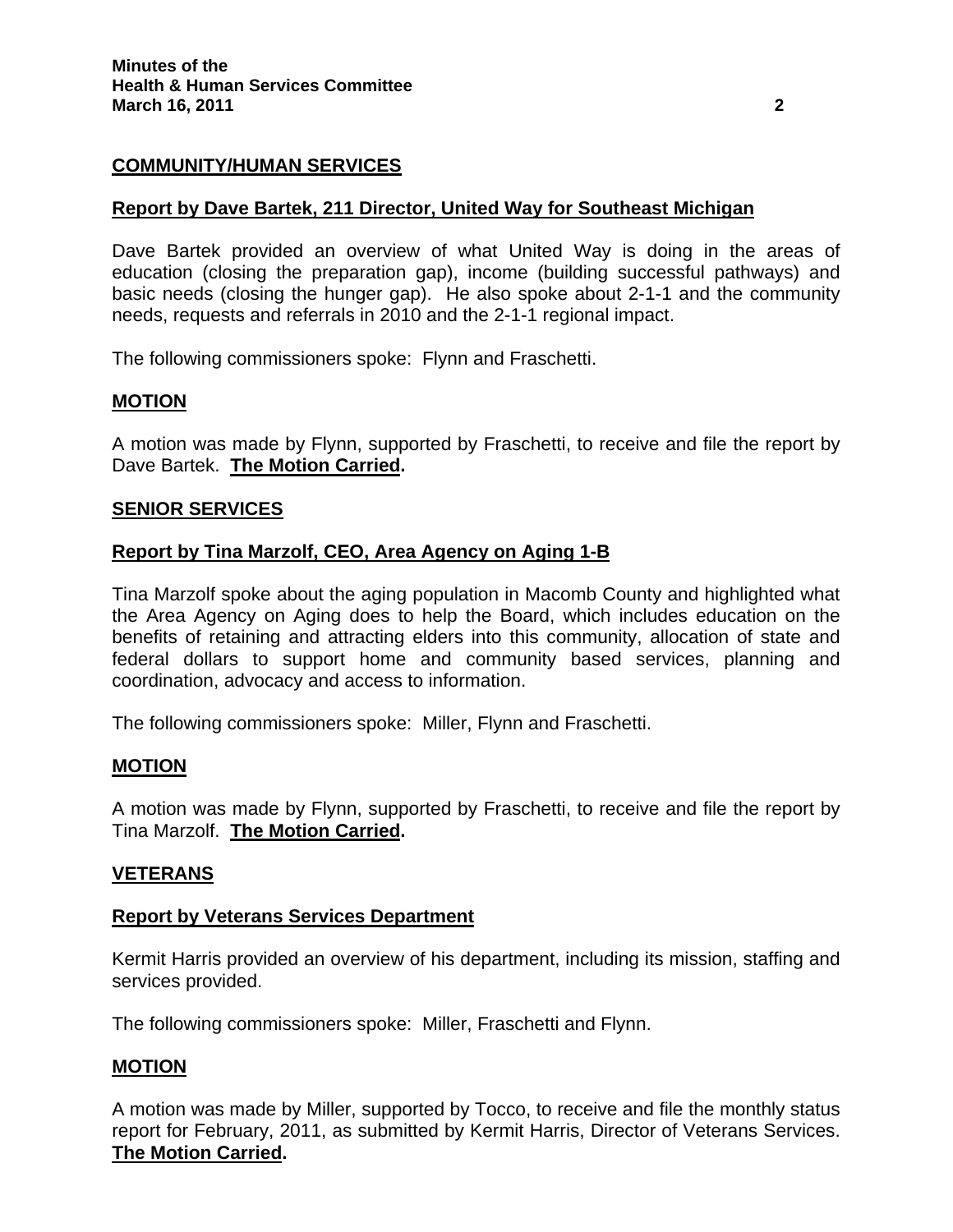# **HEALTH**

## **Adoption of Resolution Honoring April 11-17, 2011 as National Public Health Week in Macomb County (offered by Board Chair)**

## **COMMITTEE RECOMMENDATION – MOTION**

A MOTION WAS MADE BY FRASCHETTI, SUPPORTED BY MILLER, TO RECOMMEND THAT THE BOARD OF COMMISSIONERS ADOPT A RESOLUTION HONORING APRIL 11-17, 2011 AS PUBLIC HEALTH WEEK IN MACOMB COUNTY. **THE MOTION CARRIED.** 

#### **Correspondence Related to Request for Information**

Chair Moceri noted that correspondence was provided which pertained to her request for information about events that the Health Department may be doing in conjunction with Public Health Awareness Week.

#### **MOTION**

A motion was made by Miller, supported by Fraschetti, to receive and file the correspondence related to request for information from the Office of County Executive. **The Motion Carried.** 

## **COUNTY EXECUTIVE CORRESPONDENCE**

# **Correspondence Related to Department Presence at Health & Human Services Committee Meetings, Dated 2-23, 2-28 and 3-5-11**

#### **MOTION**

A motion was made by Miller, supported by Tocco, to receive and file the correspondence related to department presence at Health and Human Services Committee meetings, dated 2-23, 2-28 and 3-5-11.

The following commissioner spoke: Fraschetti.

Chair Moceri called for a vote on the motion and **The Motion Carried.** 

## **Correspondence Related to Request for Information**

A motion was made by Flynn, supported by Miller, to receive and file the correspondence related to request for information from the Office of County Executive.

The following commissioners spoke: Flynn and Fraschetti.

Chair Moceri called for a vote on the motion and **The Motion Carried.**